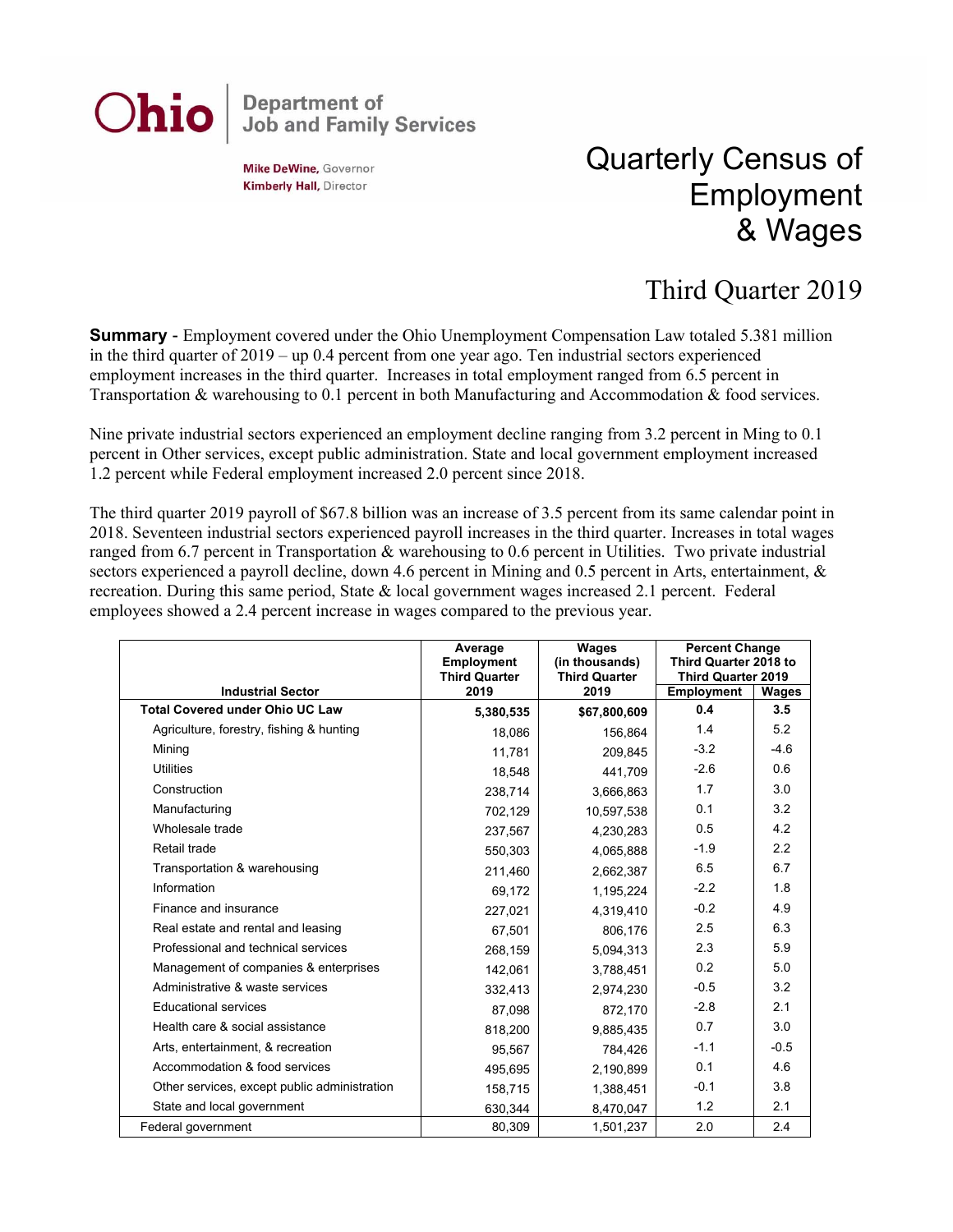Nine of Ohio's largest counties experienced employment increases from their third quarter 2018 levels. Increases ranged from 1.6 percent in Butler County to 0.1 percent in Lucas and Summit Counties. Stark County experienced an employment decrease, down 0.6 percent from third quarter 2018.

All ten of Ohio's largest counties experienced payroll increases since 2018. Payroll gains ranged from 6.9 percent in Hamilton County to 1.2 percent in Lorain County.

|                                        | Average<br><b>Employment</b><br><b>Third Quarter</b> | Wages<br>(in thousands)<br><b>Third Quarter</b> | <b>Percent Change</b><br>Third Quarter 2018 to<br><b>Third Quarter 2019</b> |       |
|----------------------------------------|------------------------------------------------------|-------------------------------------------------|-----------------------------------------------------------------------------|-------|
| <b>Industrial Sector</b>               | 2019                                                 | 2019                                            | Employment                                                                  | Wages |
| <b>Total Covered under Ohio UC Law</b> | 5,380,535                                            | \$67,800,609                                    | 0.4                                                                         | 3.5   |
| <b>Butler</b>                          | 157,524                                              | \$1,933,580                                     | 1.6                                                                         | 4.5   |
| Cuyahoga                               | 718,940                                              | \$10,041,110                                    | 0.7                                                                         | 3.6   |
| Franklin                               | 752,609                                              | \$10,667,890                                    | 0.7                                                                         | 3.0   |
| Hamilton                               | 515,230                                              | \$7,902,761                                     | 0.4                                                                         | 6.9   |
| Lorain                                 | 98,515                                               | \$1,034,865                                     | 0.5                                                                         | 1.2   |
| Lucas                                  | 207,084                                              | \$2,502,521                                     | 0.1                                                                         | 2.3   |
| Mahoning                               | 96,638                                               | \$957,182                                       | 1.1                                                                         | 3.1   |
| Montgomery                             | 251.887                                              | \$3,003,576                                     | 0.3                                                                         | 3.8   |
| <b>Stark</b>                           | 158,617                                              | \$1,665,681                                     | $-0.6$                                                                      | 1.6   |
| Summit                                 | 266,518                                              | \$3,205,816                                     | 0.1                                                                         | 1.4   |
| All other counties                     | 2,156,973                                            | \$24,885,627                                    | 0.3                                                                         | 3.2   |

The chart that follows presents the percentage of Ohio covered employment in each of the ten largest counties and all other counties combined. Ten of Ohio's 88 counties account for almost 60 percent of the state's covered employment.



Percentage of Third Quarter 2019 Employment - Ten Largest Counties